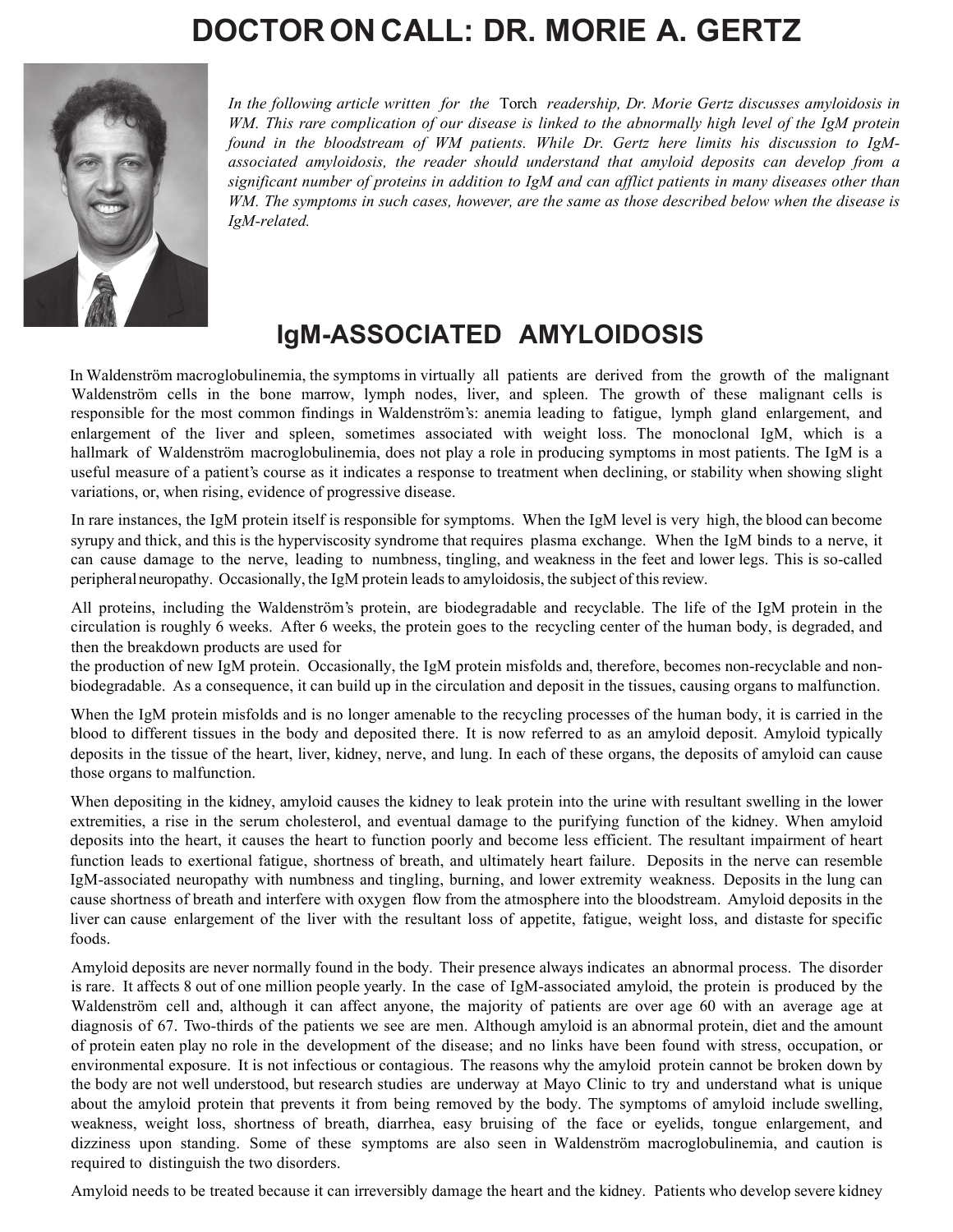Amyloid deposits are never normally found in the body. Their presence always indicates an abnormal process. The disorder is rare. It affects 8 out of one million people yearly. In the case of IgM-associated amyloid, the protein is produced by the Waldenström cell and, although it can affect anyone, the majority of patients are over age 60 with an average age at diagnosis of 67. Two-thirds of the patients we see are men. Although amyloid is an abnormal protein, diet and the amount of protein eaten play no role in the development of the disease; and no links have been found with stress, occupation, or environmental exposure. It is not infectious or contagious. The reasons why the amyloid protein cannot be broken down by the body are not well understood, but research studies are underway at Mayo Clinic to try and understand what is unique about the amyloid protein that prevents it from being removed by the body. The symptoms of amyloid include swelling, weakness, weight loss, shortness of breath, diarrhea, easy bruising of the face or eyelids, tongue enlargement, and dizziness upon standing. Some of these symptoms are also seen in Waldenström macroglobulinemia, and caution is required to distinguish the two disorders.

Amyloid needs to be treated because it can irreversibly damage the heart and the kidney. Patients who develop severe kidney damage from amyloid may require dialysis treatment for support. Patients whose hearts become involved can have serious problems related to the reduced pumping action of their heart resulting in fatigue and loss of energy. The most common symptom of heart amyloid is shortness of breath with the slightest physical activity. It is difficult to climb stairs, and blood pressure often will fall. This needs to be distinguished from the fatigue and shortness of breath associated with Waldenström, which are usually due to anemia.

The diagnosis of amyloidosis is fundamentally different from the diagnosis of Waldenström macroglobulinemia. While the diagnosis of Waldenström is based on bone marrow findings or the size of the IgM protein, neither are predictors for the presence of amyloid. The first suspicions of amyloidosis are based on symptoms, and then specialized biopsies and specialized staining techniques are required to confirm a diagnosis. Most patients with Waldenström need not be concerned with the possibility of amyloidosis. However, for patients whose symptoms include numbness in their feet, unexplained weight loss, leaking of protein into the urine, or evidence of heart malfunction, amyloidosis should be suspected as the cause. Biopsy of the bone marrow, skin, or the fat can be used to demonstrate amyloid deposits.

The prognosis of amyloid is dependent on the extent of heart involvement and generally is a more serious condition than Waldenström's macroglobulinemia. The typical evaluation of a patient with amyloid includes measurements of proteins that reflect the efficiency of heart function, as well as ultrasound of the heart.

The treatment of amyloidosis is different from Waldenström. A biopsy is always required to establish the diagnosis. It cannot be done with x-rays or scans. There is no smoldering phase of amyloidosis; and at diagnosis, virtually all patients require some form of therapy. Watch and wait does not apply to most patients with amyloidosis. For a subset of patients, high-dose chemotherapy and autologous stem cell transplant is an appropriate technique. For others, more traditional chemotherapy akin to that used in Waldenström macroglobulinemia is appropriate. One specific regimen cannot be recommended and evaluation of therapy options has to be done in consultation with a physician experienced in the management of amyloidosis.

The treatment is usually designed to limit production of the amyloid protein. Measurements of the light chain in the blood are performed on a regular basis to assess the impact of therapy. As in all patients with Waldenström, the IgM level is measured on a serialized basis as well. Supportive care is important. Well-balanced nutrition is important for the body's energy supply. Specialized diets may be required, and dietary restrictions are common. Sufficient sleep is essential. Strenuous activities need to be avoided, although activity is beneficial. In general, amyloid does not increase the risk of getting infections, but direct exposure to people with known infections is not recommended. If there are questions about the diagnosis or treatment, your healthcare provider or amyloid specialists at Mayo Clinic would be happy to perform an evaluation.